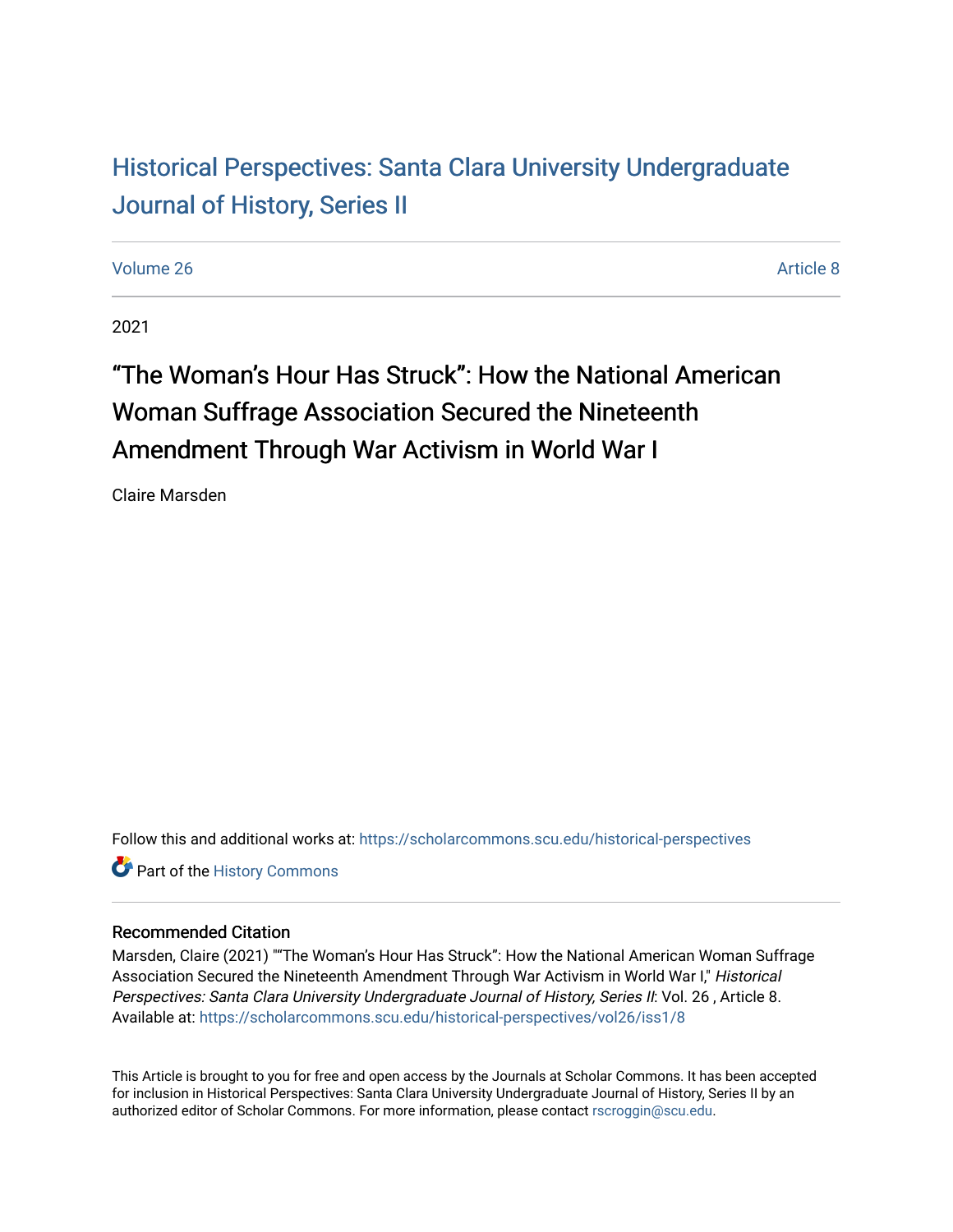### **"The Woman's Hour Has Struck:" How the National American Woman Suffrage Association Secured the Nineteenth Amendment Through War Activism in World War I**

#### **Claire Marsden**

"War, what is it good for?"1 Despite the controversy of American overseas military expeditions in the early twentieth century, World War I proved a turning point in the American women's suffrage movement, most notably due to the war efforts of the National American Woman Suffrage Association (NAWSA). Throughout the nineteenth century, NAWSA's suffrage amendment efforts consisted of state by state lobbying, parades, and open-air meetings, which resulted in only eight states granting women the vote before the war.2 The turn of the twentieth century, however, sparked new life in the centuries old suffrage movement. The Progressive Era gave rise to the "new woman," some of whom started professional careers, advanced their education, had fewer children, and got politically involved while still maintaining their traditional domestic sphere of childcare and housework.3 With the United States' entrance into World War I in 1917 and women's new public role, NAWSA saw an opportunity to appeal to male politicians by proving women's societal worth through war efforts, shifting their suffrage strategy away from state campaigns to emphasize national patriotism.4 Contrastingly, the National

*Historical Perspectives,* Series II, Volume XXVI*,* 2021

<sup>1</sup> Robert P. Saladin, "Strange Bedfellows: War and Minority Rights," *World Affairs* 173, no. 6 (March 2011): 57.

<sup>2</sup> "Women's Suffrage and WWI," *National Parks Service, 2018,*

<sup>&</sup>lt;https://www.nps.gov/articles/womens-suffrage-wwi.htm> (30 Jan. 2021)*.* 

<sup>&</sup>lt;sup>3</sup> Holly J. McCammon et al., "How Movements Win: Gendered Opportunity Structures and U.S. Women's Suffrage Movements, 1866 to 1919," *American Sociological Review*  66, no. 1 (February 2001): 53.

<sup>4</sup> "Chapter XXIV: War Service of Organized Suffragists," in *History of Woman Suffrage, Vol. 5: 1900-1920*, (New York: National American Woman Suffrage Association, 1922), 720.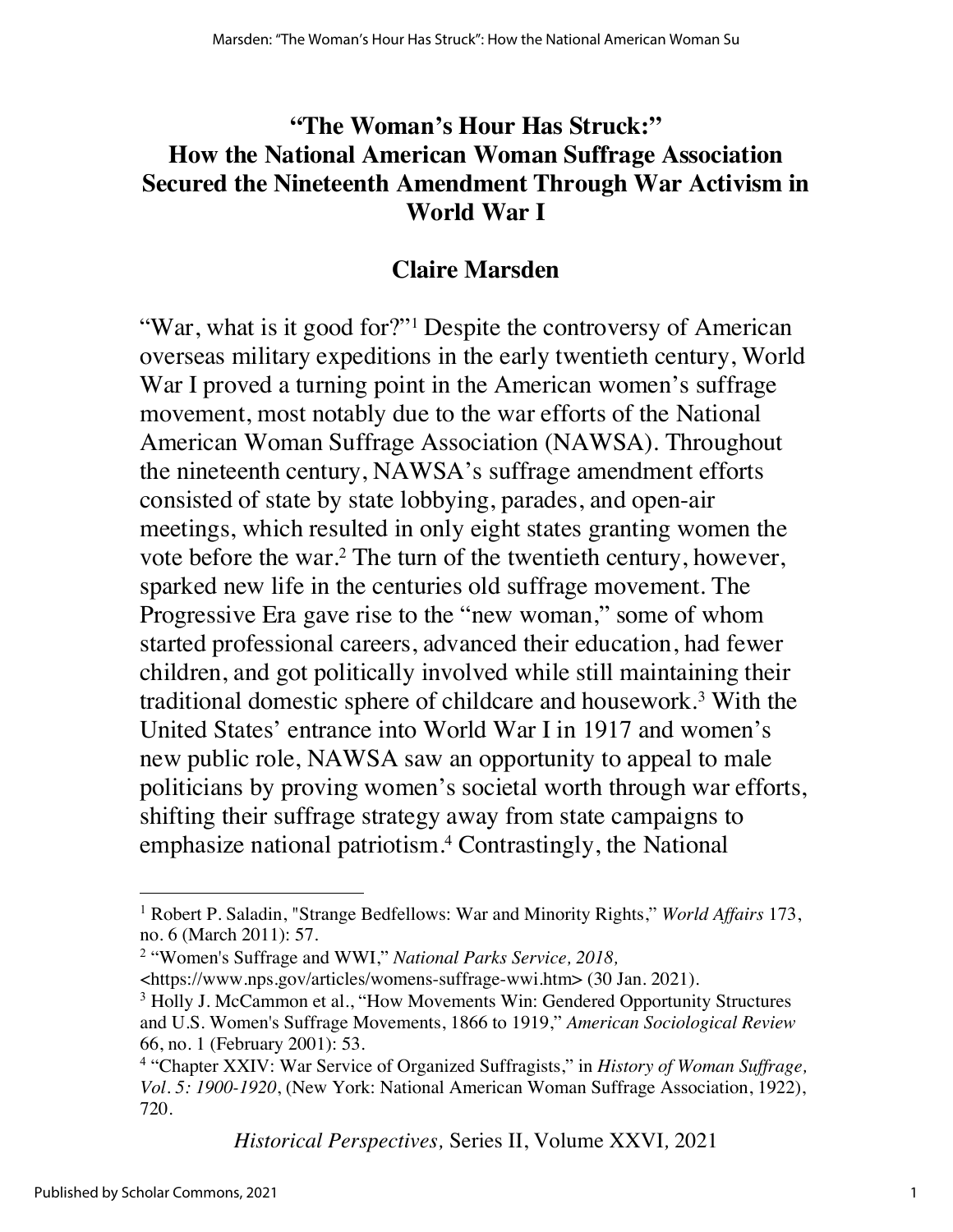Women's Party (NWP), another suffrage association, ignored the war and relied on radical forms of protest that rejected the patriarchy and aggressively stood against the government to fight for women's equality.<sup>5</sup> NWP's bold strategy proved to be ahead of its time. NAWSA, understanding that the fight for women's equality was too radical for the moment, took a more conservative approach, presenting their suffragists as allies to the government, not enemies. NAWSA made itself indispensable by maintaining the home front in volunteering its two million members to hold leadership positions, maintain the economy, raise funds, and cultivate supplies for millions of soldiers abroad.<sup>6</sup> NAWSA's actions shortened the war and took much of the burden off the Wilson administration. NAWSA women used war efforts and strong patriotism to appeal to traditional American values in order to gain women's suffrage. The most crucial factor in bringing about suffrage was NAWSA's wartime activism as it changed the minds of federal government politicians, particularly President Woodrow Wilson, a long-time opponent of suffrage. Proving to be a critical asset in the war, NAWSA swayed male society into honoring the democracy they fought for internationally on the home front as well, leading to the passage of the Nineteenth Amendment, granting American women the right to vote.

NAWSA struggled to gain popularity in their state by state suffrage campaign, leading them to shift efforts towards patriotism in the wake of World War I. Created in 1890 through the merger of the National Woman Suffrage Association (NWSA) and the American Woman Suffrage Association (AWSA), NAWSA advocated for American women suffrage for thirty years, with most members fighting since the late 1860s under NWSA or AWSA. The original women's suffrage amendment, written by

<sup>5</sup> Linda Lumsden, "Excellent Ammunition," *Journalism History* 25, no. 2, (Summer 1999): 53.

<sup>6</sup> *The Hand Book of the National American Woman Suffrage Association and Proceedings of the Forty-Ninth Annual Convention, Held at Washington, D.C.* (New York City: National Woman Suffrage Publishing Co., 1915), 185.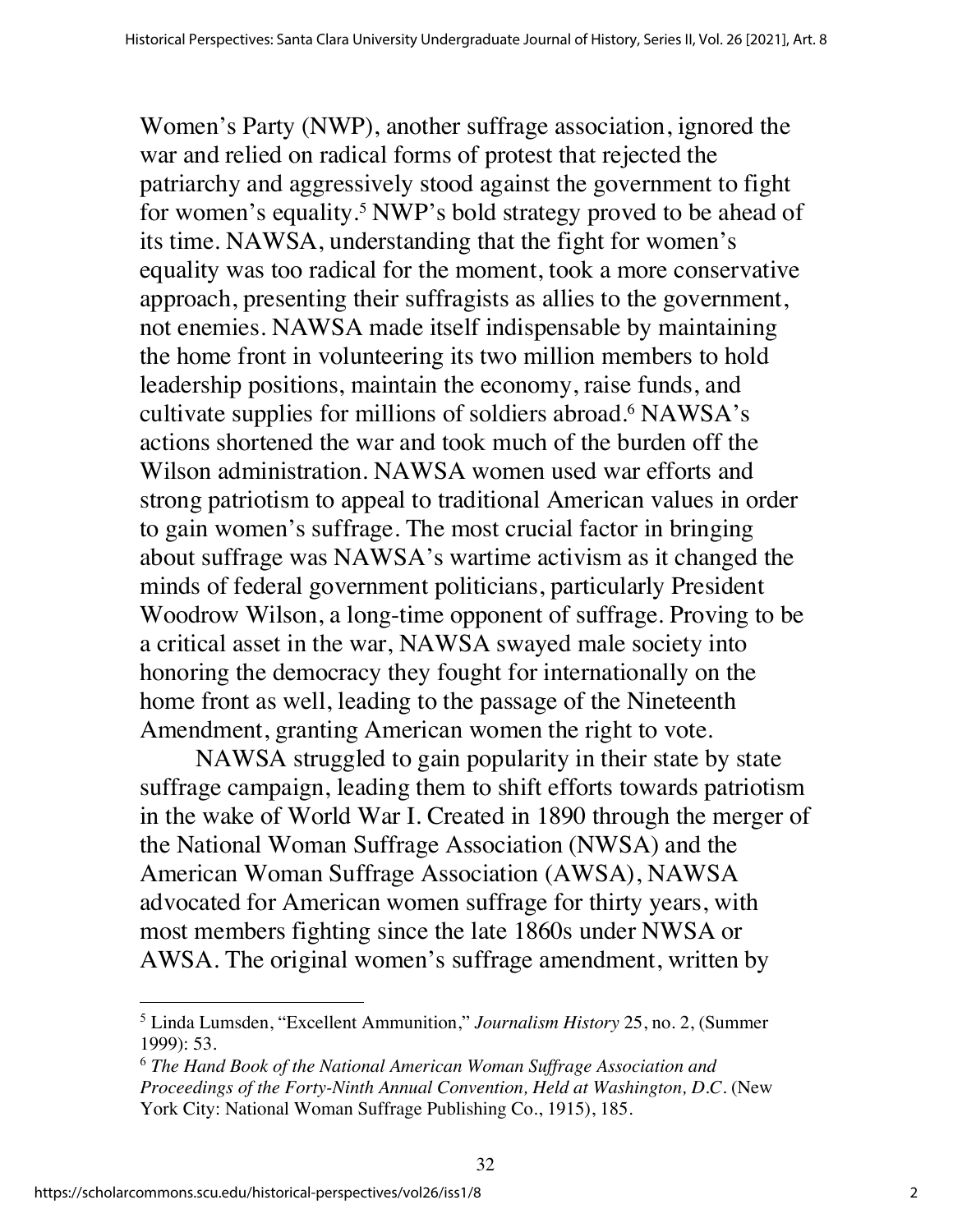NAWSA founder Susan B. Anthony, was introduced to Congress in 1878 and got rejected annually until 1920.7 Led by Carrie Chapman Catt and Anna Howard Shaw, NAWSA's suffrage campaign focused on winning state amendments, where they went door-to-door, man-to-man, appealing to traditional female stereotypes about nurturing mothers and peacemakers to sell the political and social benefits of female voters.8 This progress was slow, creating a long road to national suffrage. Fortunately, NAWSA was "not wedded to any method of obtaining [suffrage], but [was] willing to adopt any just plan which [promised] success," demonstrating a willingness to use any means required to advance suffrage.<sup>9</sup> At the turn of the twentieth century, the Progressive Era brought forth the idea of the "new woman" as women started gaining confidence, power, and freedom in society.10 This female empowerment, in tandem with the war, sparked a new mentality in NAWSA's suffrage movement that emphasized patriotism and strong women's war activism.

On February 23, 1917, NAWSA leaders pledged war service to President Wilson in a vote of 63 to 14.11 NAWSA preemptively dedicated its members and supplies months before the United States officially entered World War I on April 6, 1917 to "avoid waste of time and effort in an emergency,"<sup>12</sup> strategically proving to the government, early on, the utility of their vast abilities and devotion to the country. Despite being a pacifist, Catt, NAWSA's President, saw war as a promising suffrage opportunity and, in 1917, proclaimed: "We offer services which we can guarantee to perform, because [NAWSA] has the most efficient country

<sup>7</sup> "Suffrage Won After Long Fight," *The Brattleboro daily reformer*, 19 August 1920.. <sup>8</sup> "Suffrage Vote Nears: After 40 Years of Effort Women Hope to Win Thursday," *The Washington Post,* 23 June 1918.

<sup>9</sup> *Hand Book,* 27.

<sup>&</sup>lt;sup>10</sup> "Suffrage Vote Nears."

<sup>&</sup>lt;sup>11</sup> Lumsden, "Excellent Ammunition," 54.

<sup>12</sup> "Chapter XXIV," 723.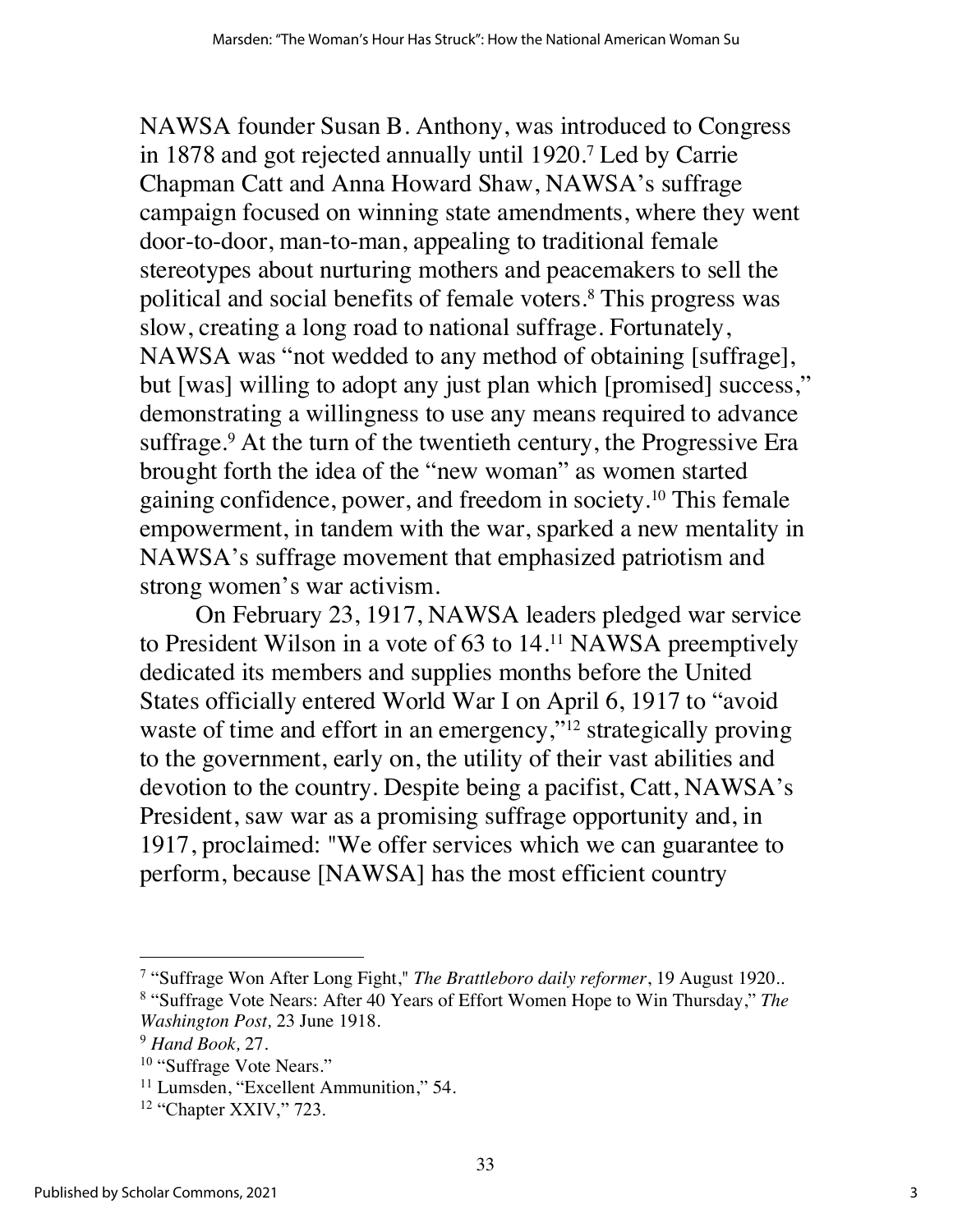organization of any association of women in the United States."13 Seeing the war's potential benefit, Catt subordinated a key part of her personal ideology to achieve gains for suffrage. Moreover, the Association declared: "we pledge our unswerving loyalty to our country, and the continuance of our aid in patriotic service, to help make the world safe for democracy, both at home and abroad."<sup>14</sup> As millions of men traveled abroad to fight, NAWSA volunteered its two million devoted members to advance the war through fundraising, mobilizing resources, lobbying, and utilizing their multi-level organization.15

NAWSA's patriotic strategy brought about a relatively speedy reversal of Wilson's position on suffrage, giving them support from the nation's most powerful leader. In 1918, Wilson, "[agreed] without reservation that the full and sincere democratic reconstruction of the world…[would] not have been completely or adequately attained until women [were] admitted to the suffrage."16 The United States' entrance in World War I in conjunction with NAWSA's consequential dedication of war efforts convinced Wilson to support suffrage after years of opposition. The weight of his influence resulted in a wave of various Congressional and state officials to back the federal amendment, which quickly gained approval in 1920, shortly after the war's end in 1918.17 With suffragists comprising the bulk of home front volunteers, NAWSA made suffrage a visible war topic and a prominent political issue not only to prove women's value to the government and encourage cooperation for suffrage but also to inspire a national realization of

<sup>13</sup> "Suffragists' Machine Perfected in All States Under Mrs. Catt's Rule," *New York Times, 29* April 1917, 8.

<sup>14</sup> *Hand Book,* 186.

<sup>&</sup>lt;sup>15</sup> Susan Goodier and Karen Pastorello, "The Great Interruption: World War I and Woman Suffrage" in *Women Will Vote: Winning Suffrage in New York State* (London: Cornell University Press, 2017), 155.

<sup>16</sup> "Wilson Aids Suffrage: President Expresses Hope Senate Will Pass Amendment." *The Washington Post,* June 14, 1918.

 $17$  Ibid.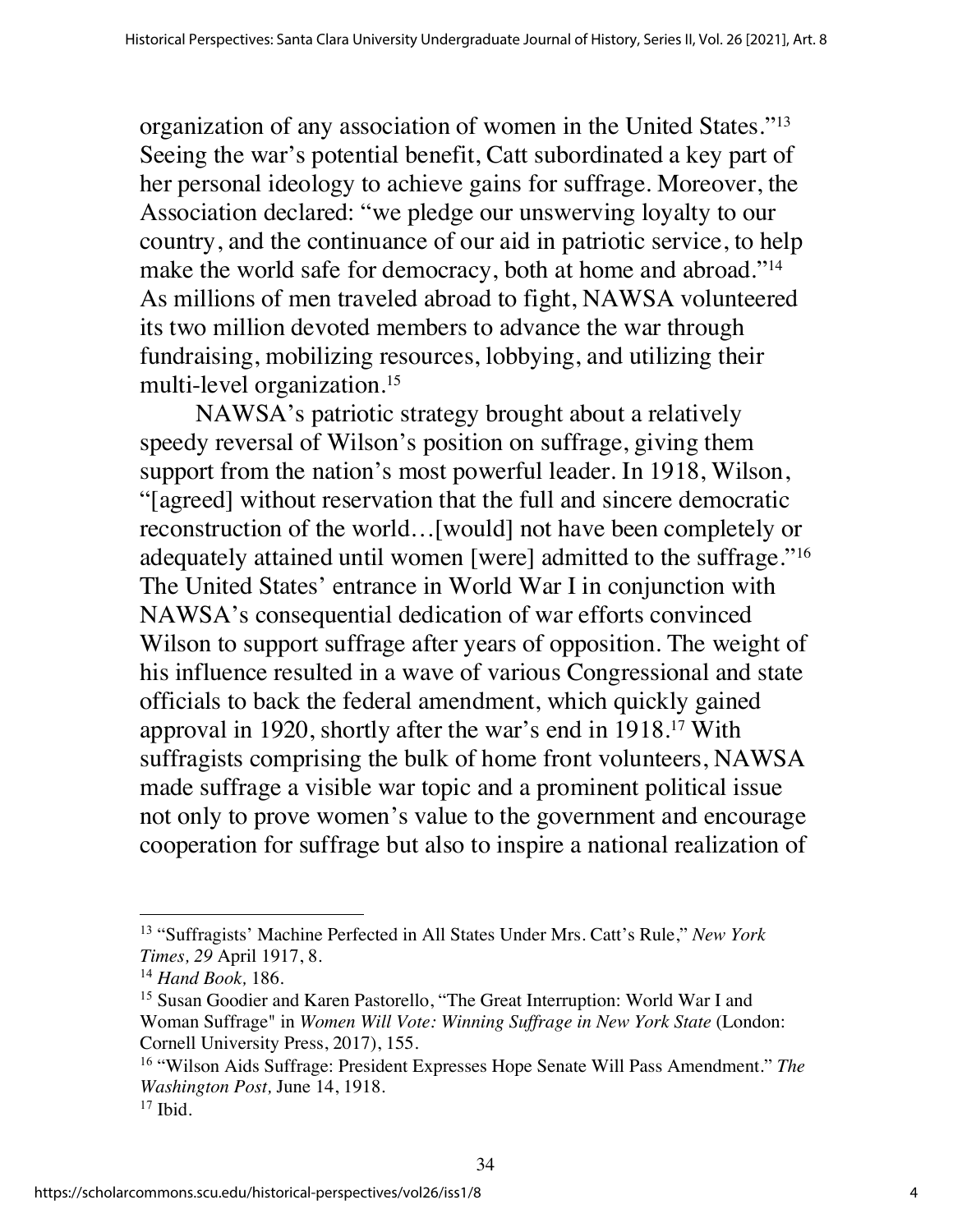the hypocrisy in fighting for democracy abroad while denying it at home.

NAWSA used the United States' entrance into the war as a sign that "The Woman's Hour Has Struck," boosting the spirit of mobilization and igniting a new fire in the fight for suffrage. <sup>18</sup> The government, desperate for a women's workforce in World War I, was indebted to NAWSA for their unwavering war-time labors and sacrifices that demonstrated their steadfast loyalty to the nation and made suffragists the ultimate war asset. The Association helped with food production, clothing conservation, the Americanization of immigrants, protecting women in industrial jobs, establishing the Woman's Committee of the Council of National Defense, raising Liberty Loans, and volunteering with the Red Cross.19 NAWSA branded its suffragists as patriotic citizens, making them so prominent in every facet of the war that government officials could not help but think, see, and talk about women's enfranchisement.20 Playing "a leading role in the support and defense of the nation," NAWSA's war effort unquestionably gave suffrage a global platform that pressured the nation to correct its phony endorsement of democracy by approving the Nineteenth Amendment.<sup>21</sup>

The majority of NAWSA suffragists' war contributions consisted of cultivating and serving four war service departments: Food Production, Thrift and Elimination of Waste, Americanization, and Industrial Protection of Women. These departments had branches across the nation that NAWSA state presidents often oversaw in addition to serving as chairs of the War Service Committee to confer their progress and desires to the federal government.22 The Food Production department trained women to farm and cultivate large gardens, having suffragists

<sup>18</sup> *Hand Book,* 58.

<sup>19</sup> *Hand Book, 130.*

 $20$  Ibid., 58.

 $21$  "Chapter XXIV," 737.

<sup>22</sup> Ibid., 726.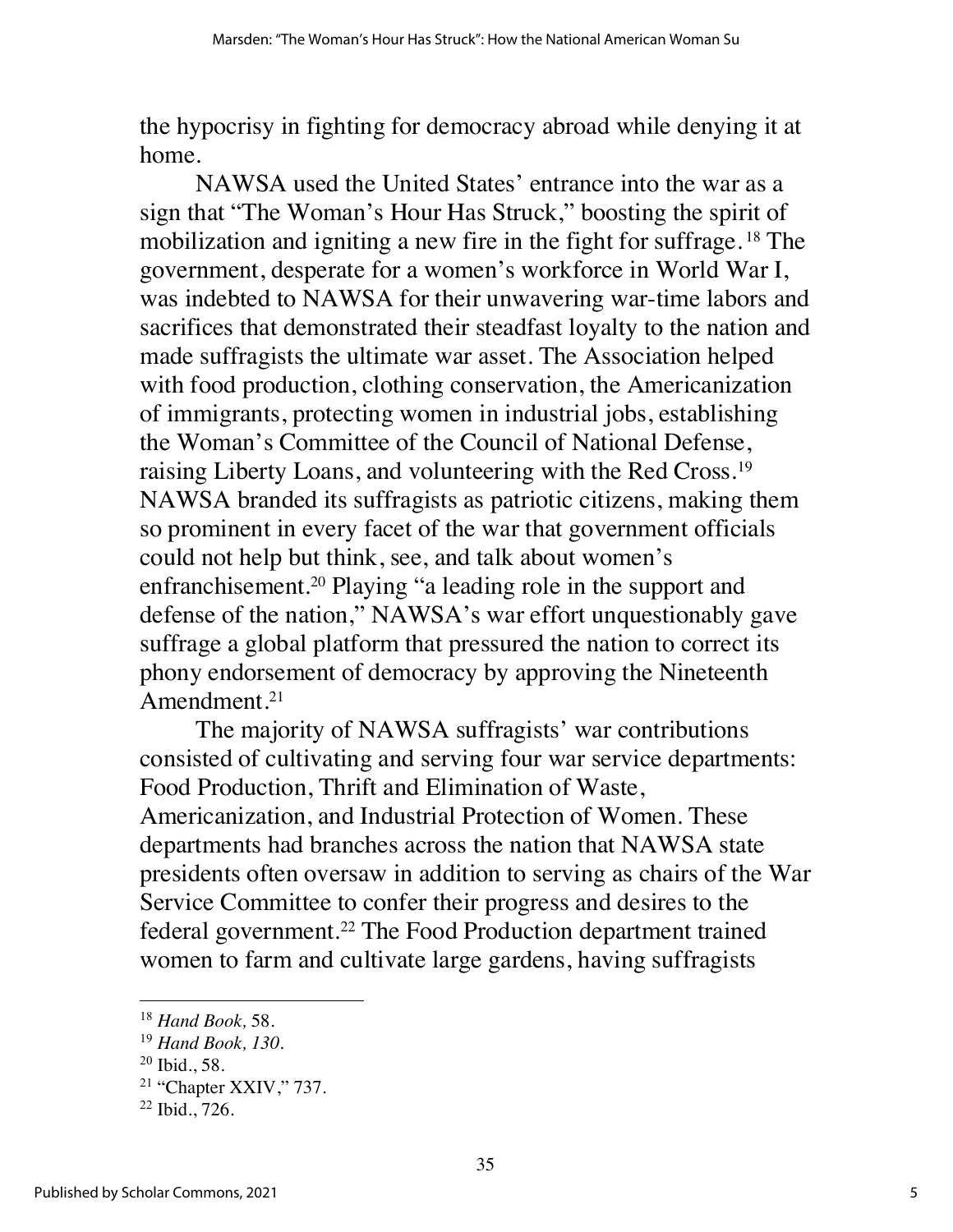attend farm training schools, volunteer on farms, or can food at home and in canning kitchens in order to provide a sufficient food supply to soldiers in Europe.<sup>23</sup> The Thrift and Elimination of Waste department stressed the importance of clothing services for soldiers; NAWSA leaders traveled and wrote letters to citizens nationwide reaching out for donations and volunteers to manufacture clothing.24 In the Americanization department, NAWSA led war propaganda programs focused on patriotic education for immigrants. During the war, the United States housed over eight million immigrants, who, due to differing traditions and backgrounds, were feared to not understand the war's purpose and rebel against or threaten U.S. war efforts.<sup>25</sup> NAWSA, through this department, sought to minimize the threat of anti-war opinions so they held classes to teach immigrants about patriotism, national allegiance, and American customs and language.26 The department also used slogans such as 'Our Second Line of Defense' and 'The Girl Behind the Man Behind the Gun' to urge more women to contribute to the exhausted war workforce, strategically acknowledging women's importance in the nation to further the suffrage campaign within war activism.<sup>27</sup> The Industrial Protection of Women department was established to secure women wartime jobs to fill men's positions and to protect women in these jobs by fighting for equal pay.28 Prior to the war, women received much less pay than men and were excluded from various job positions; NASWA took advantage of the nation's desperation for women's labor to promote better and more equal working conditions. NAWSA's war efforts did not stop with these departments; the suffragists took further initiative by establishing

<sup>23</sup> Ibid., 728.

<sup>&</sup>lt;sup>24</sup> "Chapter XXIV," 727.

 $25$  Ibid., 724.

<sup>26</sup> Ibid., 729.

<sup>27</sup> Saladin, "Strange Bedfellows," 58.

 $28$  "Chapter XXIV," 728.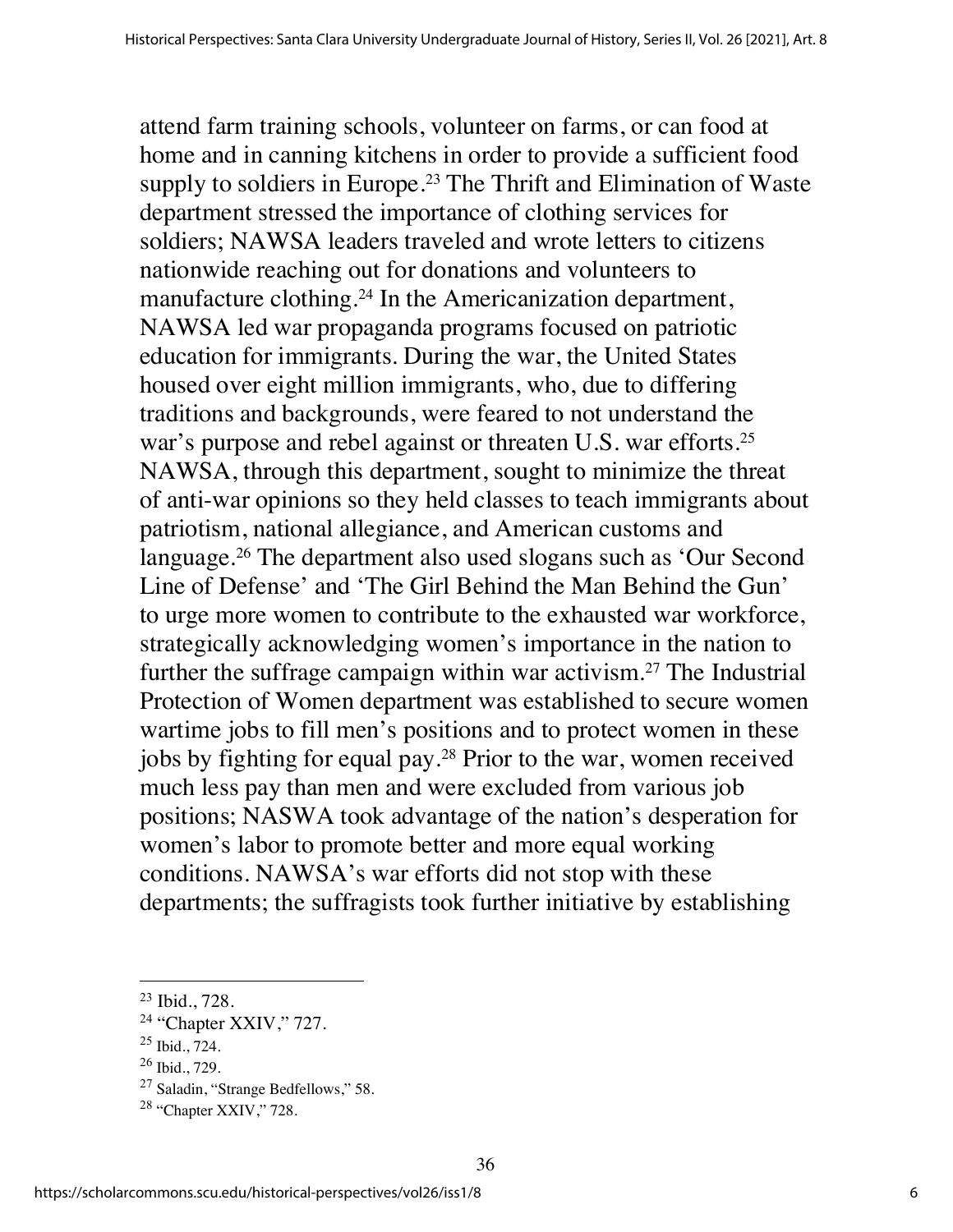greater female leadership positions and volunteering for a variety of war relief organizations.

The Woman's Committee of the Council of National Defense (WCND) was NAWSA's most progressive contribution to the war, establishing a women's alternative to the male-dominated Council of National Defense that gave women a say in war initiatives.29 The federal government, under President Wilson, planned on making the WCND an advisory body with no real power; however, Anna Howard Shaw, former NAWSA president and leader of WCND, made the committee a central channel for "delivering woman power to the war effort"<sup>30</sup> that directly coordinated state and local projects. The government reluctantly allowed WCND to operate as Shaw desired because it was too large of an asset to turn down. The Woman's Committee positioned itself within NAWSA's various subdivisions of war efforts including social hygiene, home and foreign relief, charity maintenance, child welfare, and the four key departments previously mentioned.<sup>31</sup> NAWSA's creation of and dominance in WCND allowed "NAWSA officials throughout the nation increased opportunities to link woman suffrage with women's war service in the public mind."32 NASWA utilized this committee to promote suffrage as a greater form of citizenship that helped women fulfill their responsibility of maintaining the home front and keeping families safe during the chaos of war.

To further prove women's worthiness of suffrage, NAWSA members volunteered in addition to their numerous other war contributions. The suffragists sustained the functionality of society and the national economy throughout the duration of the war by volunteering in hospitals and munition factories, raising money,

<sup>29</sup> Lynn Dumenil, "Women, Politics, and Protest" in *The Second Line of Defense: American Women and World War I* (Chapel Hill: University of North Carolina Press, 2017), 35.

<sup>30</sup> Lynn Dumenil, "Channeling Womanpower: Maternalism and World War I Mobilization" in *The Second Line of Defense: American Women and World War I* (Chapel Hill: University of North Carolina Press, 2017), 60.

<sup>31</sup> *Hand Book,* 77.

<sup>&</sup>lt;sup>32</sup> Dumenil, "Women, Politics, and Protest," 35.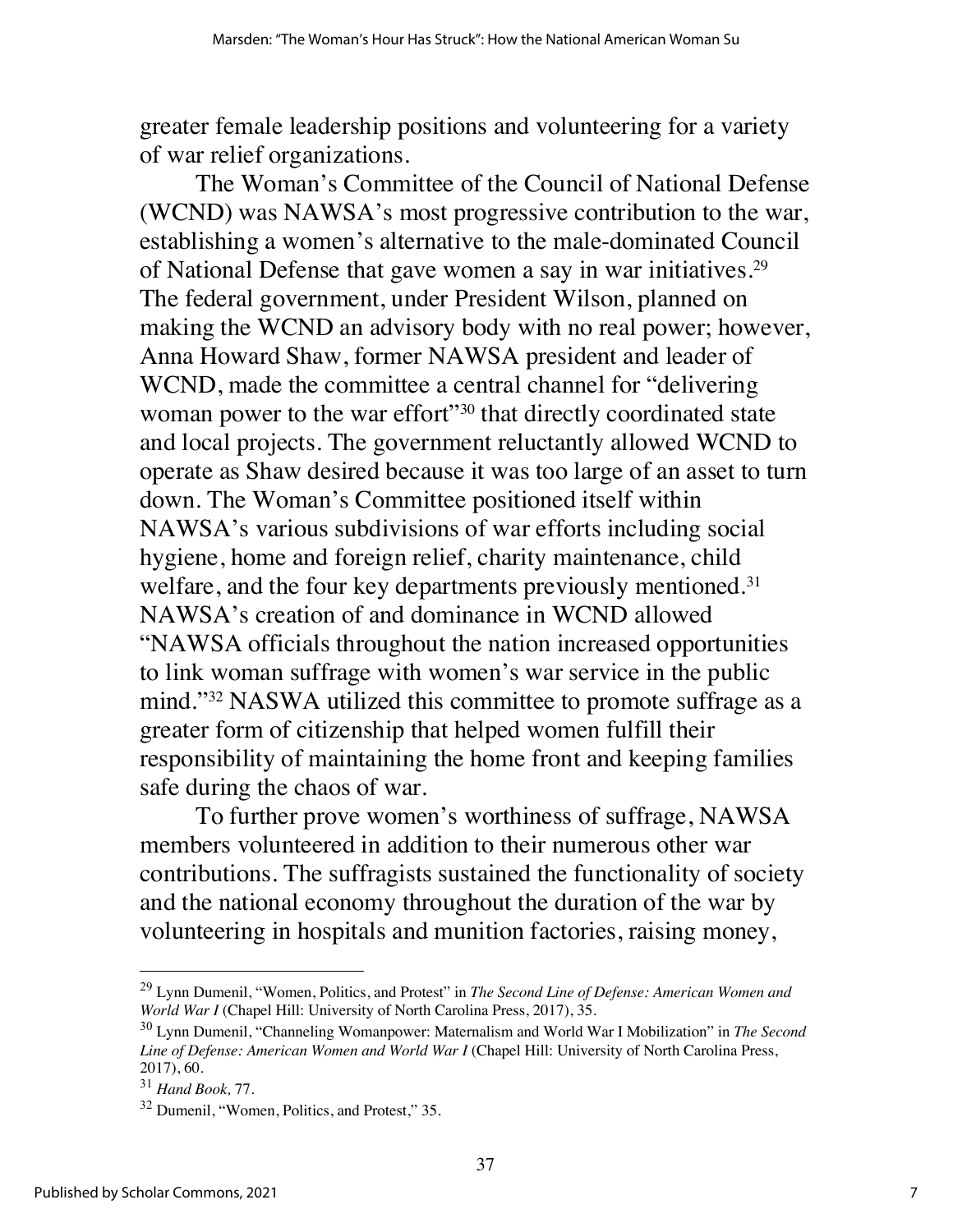and caring for children.<sup>33</sup> Taking on many leadership roles, NAWSA suffragists remained active in all parts of war volunteer projects, serving everywhere from the Red Cross to the Navy League.<sup>34</sup> NAWSA volunteered immense labor to raise \$125,000 for the establishment and maintenance of the Woman's Hospital Unit in France as well as \$200,000 for Women's Overseas Hospitals.35 Through its state branches and mass membership, NAWSA collected one-fourth of the total Liberty Bonds raised during the war, significantly expanding the nation's ability to afford valuable resources.36 Summarizing NAWSA's war work, George Clarke, Lord Sydenham of Combe, stated: "Wherever intelligence, care, and close attention [was] needed, women…distinguished themselves…to save thousands of lives and to change the entire aspect of the war."37 NAWSA made itself an indispensable war asset, leading the federal government to realize women's value and drop their objections to suffrage.

Not all suffragists universally supported NAWSA's war efforts. The National Women's Party (NWP) juxtaposed NAWSA's patriotic suffrage campaign with their radical fight for equality that some believe was the driving force in attaining the Nineteenth Amendment. Both organizations appealed to predominantly middle to upper class white women who supported suffrage; however, the groups' differing ideologies for suffrage and campaign strategies created deep tension between them. NWP's suffrage approach was to ignore the war, solely focusing energy on the federal suffrage amendment. NWP "rejected patriarchal politics" and fought for women's suffrage as a natural right, not as a war effort or a promotion of female stereotypes.<sup>38</sup> NWP not only held a radical philosophy regarding suffrage but

<sup>33</sup> *Hand Book,* 50.

<sup>34</sup> Ibid.*,* 190.

<sup>35</sup> "Chapter XXIV," 732; Ibid., 735.

<sup>36</sup> Ibid., 735.

<sup>37</sup> *Hand Book,* 50.

<sup>38</sup> Lumsden, "Excellent Ammunition," 53.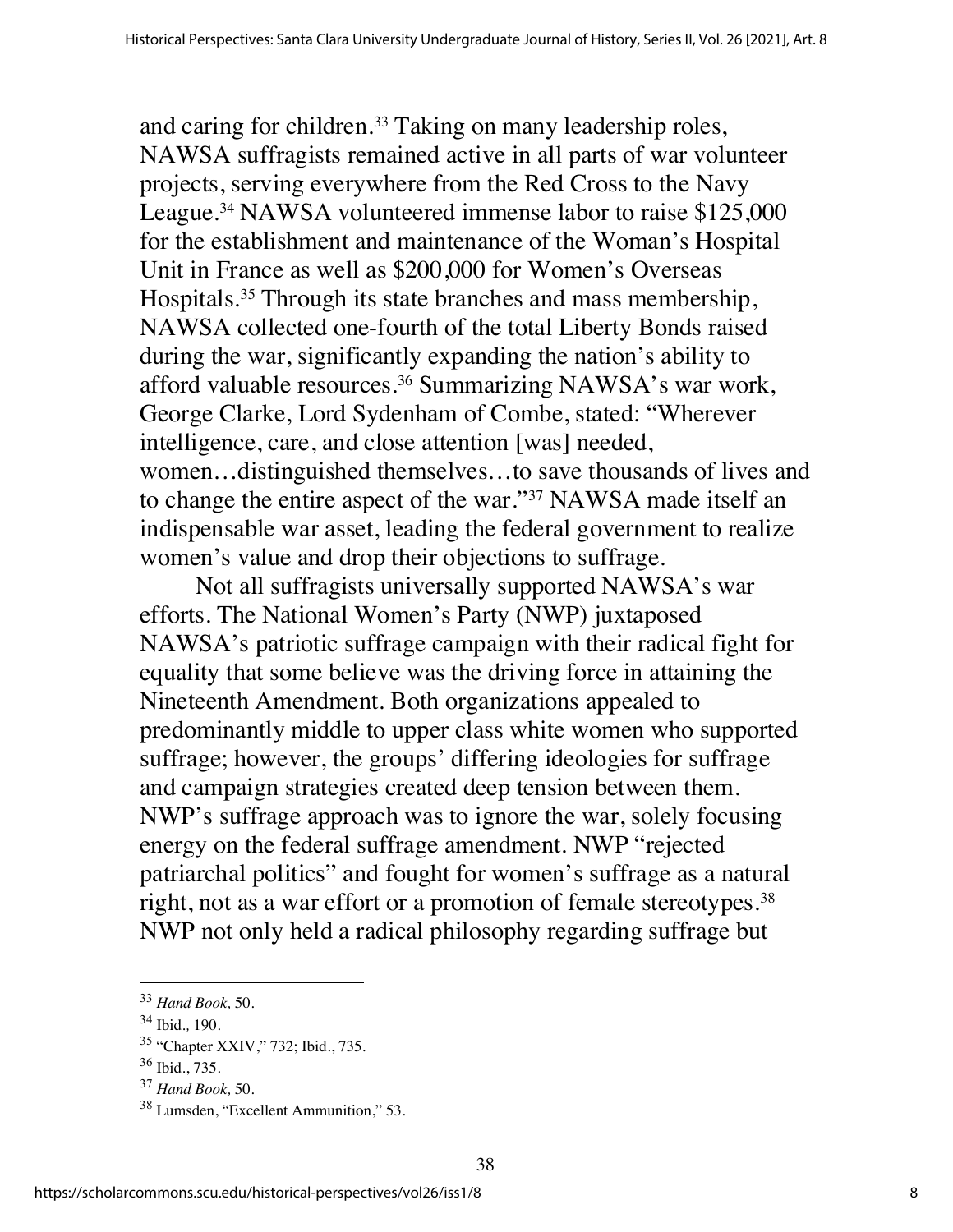also enjoyed flouting their unruly behavior and rebellion against the government to pressure politicians into giving them equality and to gain more media attention for their cause.

NWP felt the nation was unpatriotic in not allowing citizens to complain about injustice and fight for equality, so they followed rule-breaking tactics to gain suffrage, like picketing the White House, getting arrested, and going on starvation strikes in prison.<sup>39</sup> In their campaigns, NWP often pointed out "the hypocrisy of President Wilson's advice to teachers," for example, "[to] emphasize the 'meaning and aims of democracy' when most teachers were voteless women."40 They were unafraid to appear selfish to the nation in standing up for women's interest instead of the war because they felt suffrage was a more dire issue than overseas democracy.41 Instead of pressuring the government into respecting their fight for equality, the NWP's rebellion only elevated the good doings of NAWSA, making the government take more of a liking to their suffrage tactics. Instead of critiquing the government with radical protests, NAWSA took out their disenfranchisement frustration by working hard in the war to show off women's capabilities and strength. NAWSA fought for both the war and suffrage, reinforcing gender stereotypes to impress male politicians with their patriotism and traditional values.42 NAWSA knew that an unwillingness to support the war, like what NWP did, would look "unpatriotic and be cited as more evidence that women were unfit for citizenship."43 NAWSA co-founder Alice Stone Blackwell explained that, "Women are seeking the ballot not for their own pleasure, not even chiefly for their own self-respect, but above all because they want to help."44 NAWSA purposefully never framed suffrage as an issue of women's natural rights,

<sup>39</sup> Lumsden, "Excellent Ammunition," 59.

<sup>40</sup> Ibid., 58.

 $41$  Ibid.

 $42$  Ibid., 53.

<sup>43</sup> Ibid., 54.

<sup>44</sup> Ibid., 56.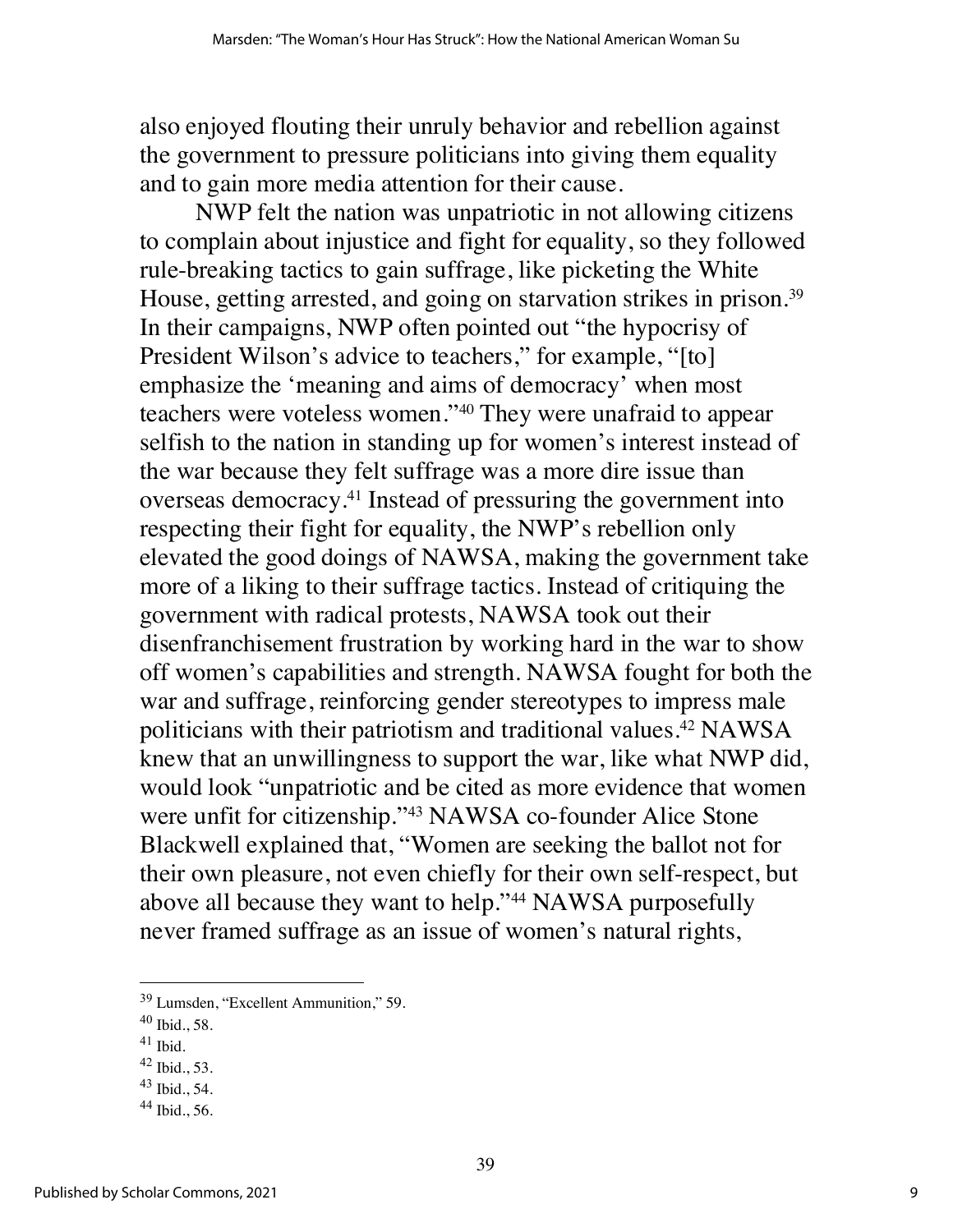knowing that the advertisement of women's stereotypical nurturing qualities and helpfulness in the war would gain more popularity than NWP's radical notions, especially as the majority of politicians did not support gender equality.45 Although NWP held more progressive ideologies in their suffrage fight, NAWSA knew that strong war efforts, more than strong suffragist campaigns, would force politicians to take note of women's competence, the hypocrisy of international democracy, and women's dependability during the country's darkest hardships. By using the national war themes of justice and democracy in their own fight for suffrage, NAWSA appealed to the government as patriotic allies and created a strong bond with politicians instead of making them their enemy as NWP did, proving the crucial, positive impact war activism played in changing minds on suffrage and passing the Nineteenth Amendment.46

NAWSA's fierce home front war efforts persuaded President Woodrow Wilson to support suffrage, providing women an endorsement from the nation's most powerful man that allowed them to secure the passage of the Nineteenth Amendment. When elected, President Wilson gave no indication he approved of women's rights or would take any action to help their amendment pass in Congress as he was a longtime adversary of gender equality.47 Wilson, "rudely repulsed delegations of distinguished women wishing to law their views before him" as he thought a woman's place was in the home and viewed suffrage as "repugnant."48 NAWSA came through as a critical war asset when the government desperately needed help, proving their bravery, strength, and honor to the President, which "tipped the scales in the fight for women's suffrage."49 The war was expensive and required

 $45$  Ibid.

<sup>46</sup> Dumenil, "Women, Politics, and Protest," 33.

<sup>&</sup>lt;sup>47</sup> "Suffrage Vote Nears."

<sup>48</sup> John Brisben Walker, "Woodrow Wilson. Has He Been for 'America First?', " *The Friends of Peace and Justice* (November 18, 1915): 14.

<sup>&</sup>lt;sup>49</sup> Saldin, "Strange Bedfellows," 58.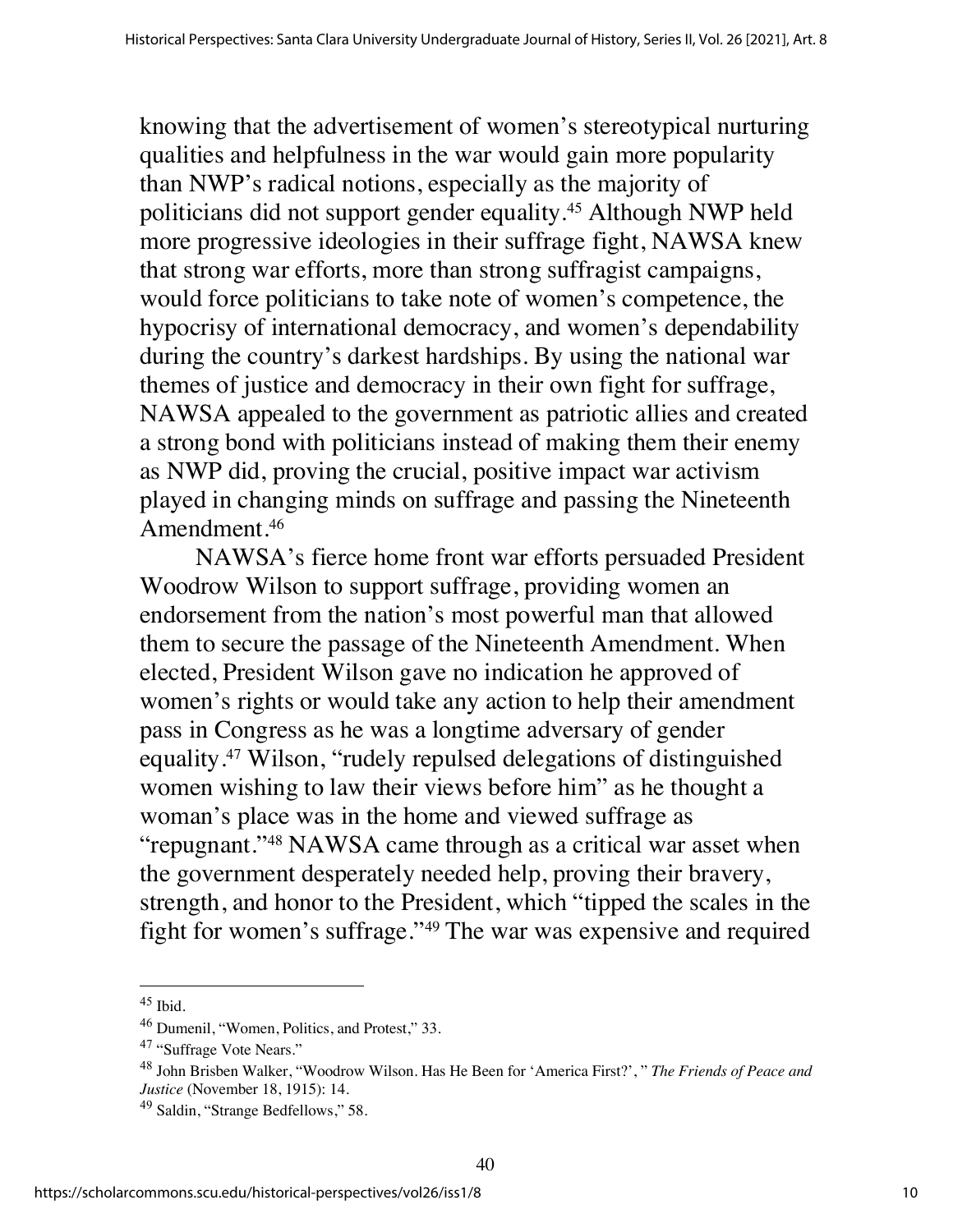significant sacrifice from citizens and the government in order for the United States to succeed. Unlike most people who were unwilling to put in the time and effort to heavily contribute to war efforts, NAWSA took on the challenge of providing for the nation, demonstrating their resilience and worth as citizens as part of their decades long fight for suffrage.50

After seeing NAWSA's national commitment and critical war aid, Wilson declared that the United States could not rightfully promote, "full and sincere democratic reconstitution of the world" until women obtained suffrage.<sup>51</sup> In a 1917 speech to Congress, Wilson asked, "We have made partners of the women in this war; shall we admit them only to a partnership of suffering…and not to a partnership of privilege and right?"52 In 1918, Wilson again stated, "it is high time that some part of our debt of gratitude to them should be acknowledged and paid, and the only acknowledgment they ask is their admission to suffrage."53 His passionate speeches advising Congress to approve the Nineteenth Amendment demonstrate not only his recognition of the hypocrisy of fighting for international democracy but also his indebtedness to NAWSA for their unwavering loyalty. On August 18, 1920, the Nineteenth Amendment was ratified by a two-third majority in Congress, a few years after the end of World War I on November 11, 1918 and shortly following the President's various impassioned speeches.54 Wilson believed that female suffrage would benefit the nation as women's peaceful nature would keep the country out of future conflict.<sup>55</sup> Wilson directly took NAWSA's bait of appealing to traditional and conservative male views of women during this era. NAWSA's contribution to World War I allowed Wilson to

<sup>50</sup> Saldin, "Strange Bedfellows," 62.

<sup>51</sup> "Suffrage Vote Nears."

<sup>52</sup> Saldin, "Strange Bedfellows," 59.

<sup>&</sup>lt;sup>53</sup> "Suffrage Vote Nears."

<sup>54</sup> Saldin, "Strange Bedfellows," 59.

<sup>55</sup> "Suffrage Vote Nears."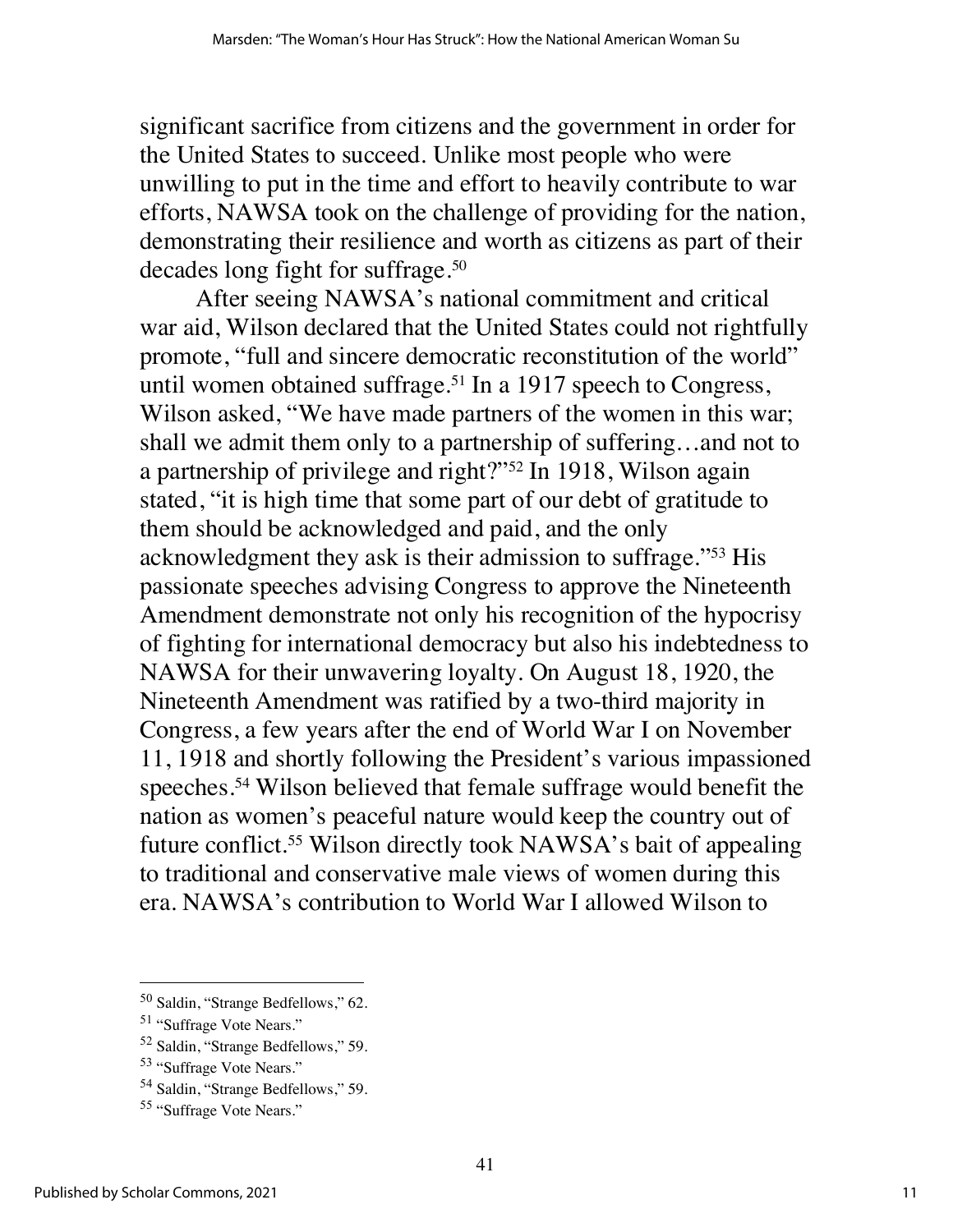realize women's capabilities and usefulness socially, politically, and economically, beyond their domestic sphere of housework.

NAWSA dissolved once the Nineteenth Amendment passed, completing their task of winning suffrage that left a legacy of full citizenship and political opportunity for future American women. The Nineteenth Amendment states: "The right of citizens of the United States to vote shall not be denied or abridged by the United States or by any state on account of sex."56 Congress has the power to enforce this article in any way deemed appropriate to guarantee women equal opportunity to vote and take part of government.<sup>57</sup> World War I shifted the cause for women's political independence as American democracy relied on women's ability to uplift society and the economy while men fought overseas.<sup>58</sup> As legal scholar Pamela S. Karlan notes, "Suffragists conscripted rhetorical claims advanced in favor of the war, and pointed to women's key role on the home front, to bolster their arguments in favor of domestic expansion of voting rights."59 The political and "gendered opportunities for suffrage stemmed particularly from women's growing presence in the public sphere,"60 which allowed NAWSA to gain a dominant role in the war. At the same time the President and other federal politicians experienced a change of heart regarding suffrage, state officials also became more supportive towards the end of the war after seeing NAWSA's persistent patriotism and resilient involvement in providing labor and resources for the nation.<sup>61</sup> With the war, NAWSA transitioned their suffrage battle from the state to federal level; although they no longer primarily advocated for state suffrage amendments, having widespread support from multiple levels of government greatly

<sup>56</sup> "Suffrage Won After Long Fight."

 $57$  Ibid.

<sup>58</sup> Melissa D. Witte, "How World War I Strengthened Women's Suffrage, Shifted Public Attitude, Stanford Scholar Says," Stanford News, 12 Aug. 2020, < https://news.stanford.edu/2020/08/12/world-warstrengthened-womens-suffrage/> (30 Jan. 2021).

<sup>59</sup> Ibid.

 $60$  McCammon et al., "How Movements Win," 64.

 $61$  Ibid.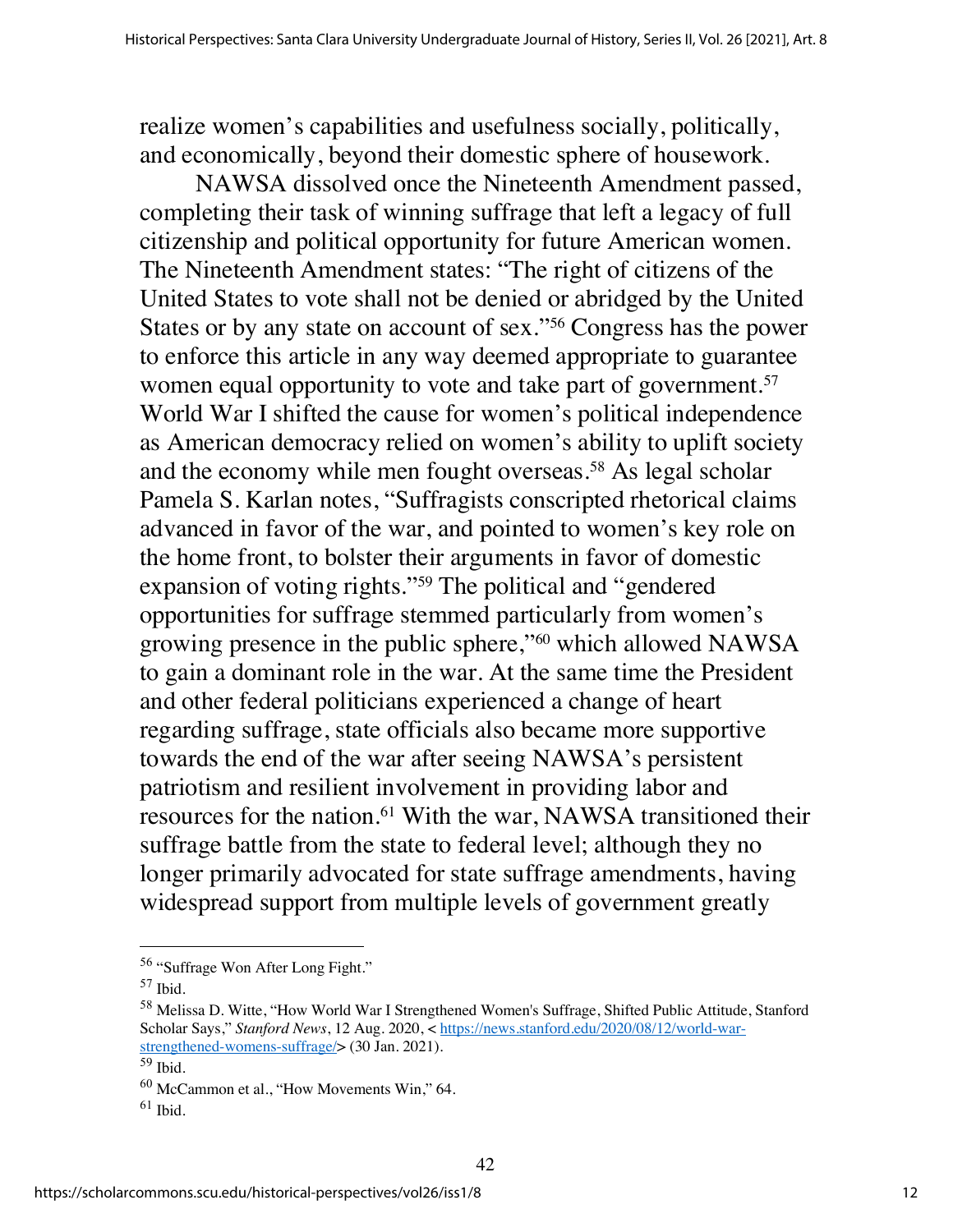aided their campaign. Drafted in 1875 by Susan B. Anthony and introduced to Congress in 1878, the Amendment was officially ratified on August 18, 1920, two years after the end of World War I.62 The timing of the Amendment's approval directly correlates with the end of the war as shown by the short time frame in between both momentous events, especially when observed within the approximate fifty-year timeline of NWSA, AWSA, and NAWSA's failed attempts to gain suffrage prior to 1920.

The National American Woman Suffrage Association, after thirty years of struggle in their state by state amendment campaign, passed the most crucial amendment for female rights to the United States Constitution due to their unwavering aid in World War I that proved women's value as loyal, hardworking, and dedicated citizens. By placing themselves at the forefront of war activism, NAWSA demonstrated to politicians the hypocrisy of fighting for international democracy when the most dedicated U.S. citizens could not even vote. President Wilson conceded to his misogynistic errors of misjudging women's capabilities and quickly backed the suffrage movement after NAWSA proved to be a critical war asset. The government was indebted to these patriotic suffragists for their unwavering service that allowed the nation to survive and thrive during wartime. NAWSA's creation of four special war service departments, leadership in the Woman's Committee of the Council of National Defense, and vast volunteer work uplifted the nation's society and economy in a time of grave desperation. Despite winning over the government, NAWSA did face opposition from fellow suffragists. The NWP critiqued NAWSA's war efforts as too conservative and against gender equality; however, NAWSA knew patriotism would illicit more respect from, and create an ally in, the government, advancing women's rights further than any radical movements could. The Association's dedication to the nation changed President Wilson's anti-suffrage opinion into a full endorsement that led the majority

<sup>&</sup>lt;sup>62</sup> "Suffrage Won After Long Fight."